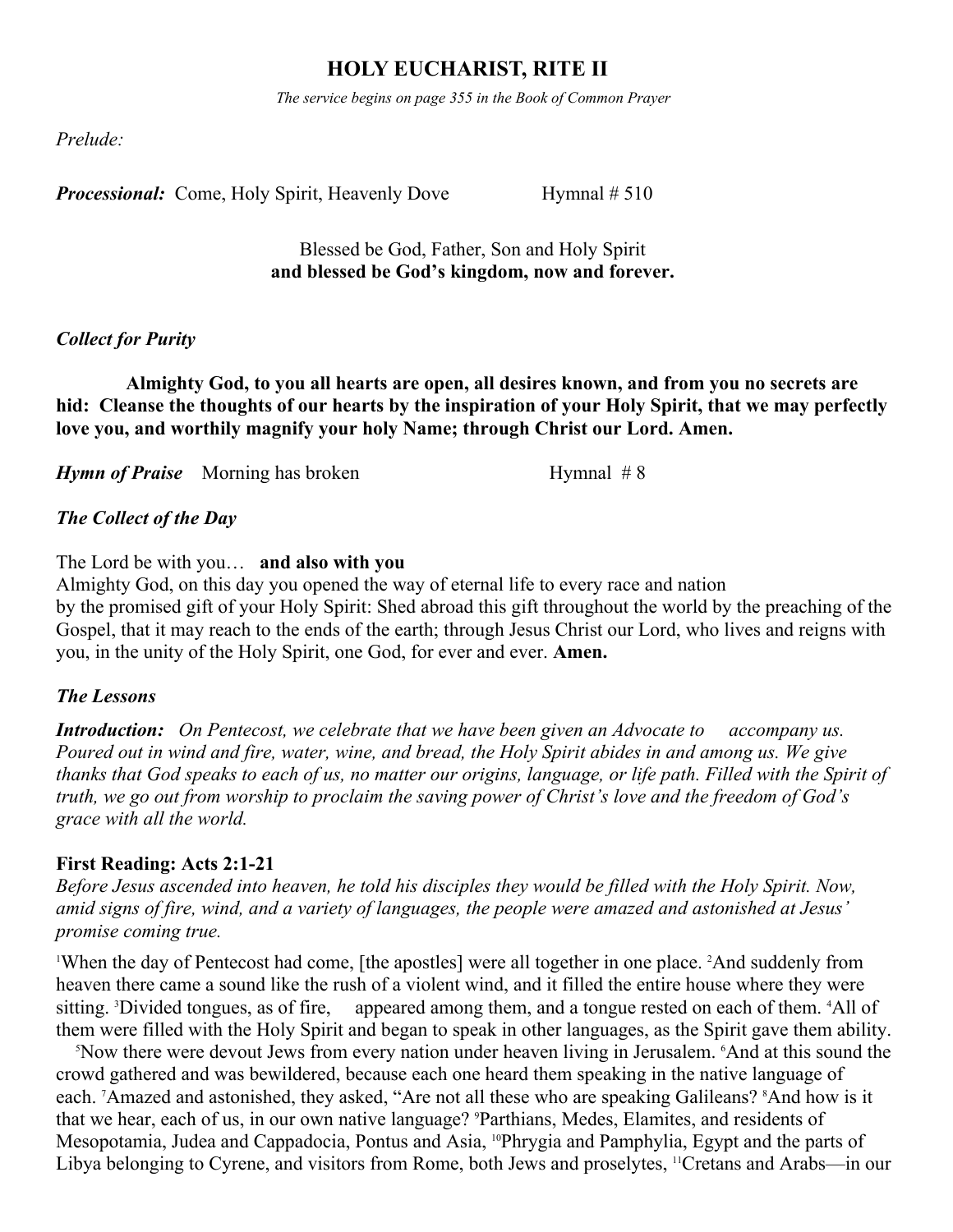own languages we hear them speaking about God's deeds of power." 12All were amazed and perplexed, saying to one another, "What does this mean?" <sup>13</sup>But others sneered and said, "They are filled with new wine."

<sup>14</sup>But Peter, standing with the eleven, raised his voice and addressed them, "Men of Judea and all who live in Jerusalem, let this be known to you, and listen to what I say. <sup>15</sup>Indeed, these are not drunk, as you suppose, for it is only nine o'clock in the morning. <sup>16</sup>No, this is what was spoken through the prophet Joel:

<sup>17</sup>In the last days it will be, God declares,

that I will pour out my Spirit upon all flesh,

and your sons and your daughters shall prophesy,

and your young men shall see visions, and your old men shall dream dreams.

<sup>18</sup>Even upon my slaves, both men and women,

in those days I will pour out my Spirit; and they shall prophesy.

<sup>19</sup>And I will show portents in the heaven above

and signs on the earth below, blood, and fire, and smoky mist.

<sup>20</sup>The sun shall be turned to darkness and the moon to blood,

before the coming of the Lord's great and glorious day.

<sup>21</sup>Then everyone who calls on the name of the Lord shall be saved.'"

#### The Word of the Lord… **thanks be to God**

Psalm: Psalm 104 Benedic, anima mea (ECUSA BCP)

25 O Lord, how manifold are your works! \*

in wisdom you have made them all; the earth is full of your creatures.

26 Yonder is the great and wide sea with its living things too many to number, \*

creatures both small and great.

27 There move the ships, and there is that Leviathan, \*

which you have made for the sport of it.

28 All of them look to you \*

to give them their food in due season.

29 You give it to them; they gather it; \*

you open your hand, and they are filled with good things.

30 You hide your face, and they are terrified; \*

you take away their breath, and they die and return to their dust.

31 You send forth your Spirit, and they are created; \*

and so you renew the face of the earth.

32 May the glory of the Lord endure for ever; \*

may the Lord rejoice in all his works.

33 He looks at the earth and it trembles; \*

he touches the mountains and they smoke.

34 I will sing to the Lord as long as I live; \*

I will praise my God while I have my being.

35 May these words of mine please him; \*

I will rejoice in the Lord.

37 Bless the Lord, O my soul. \*

Hallelujah!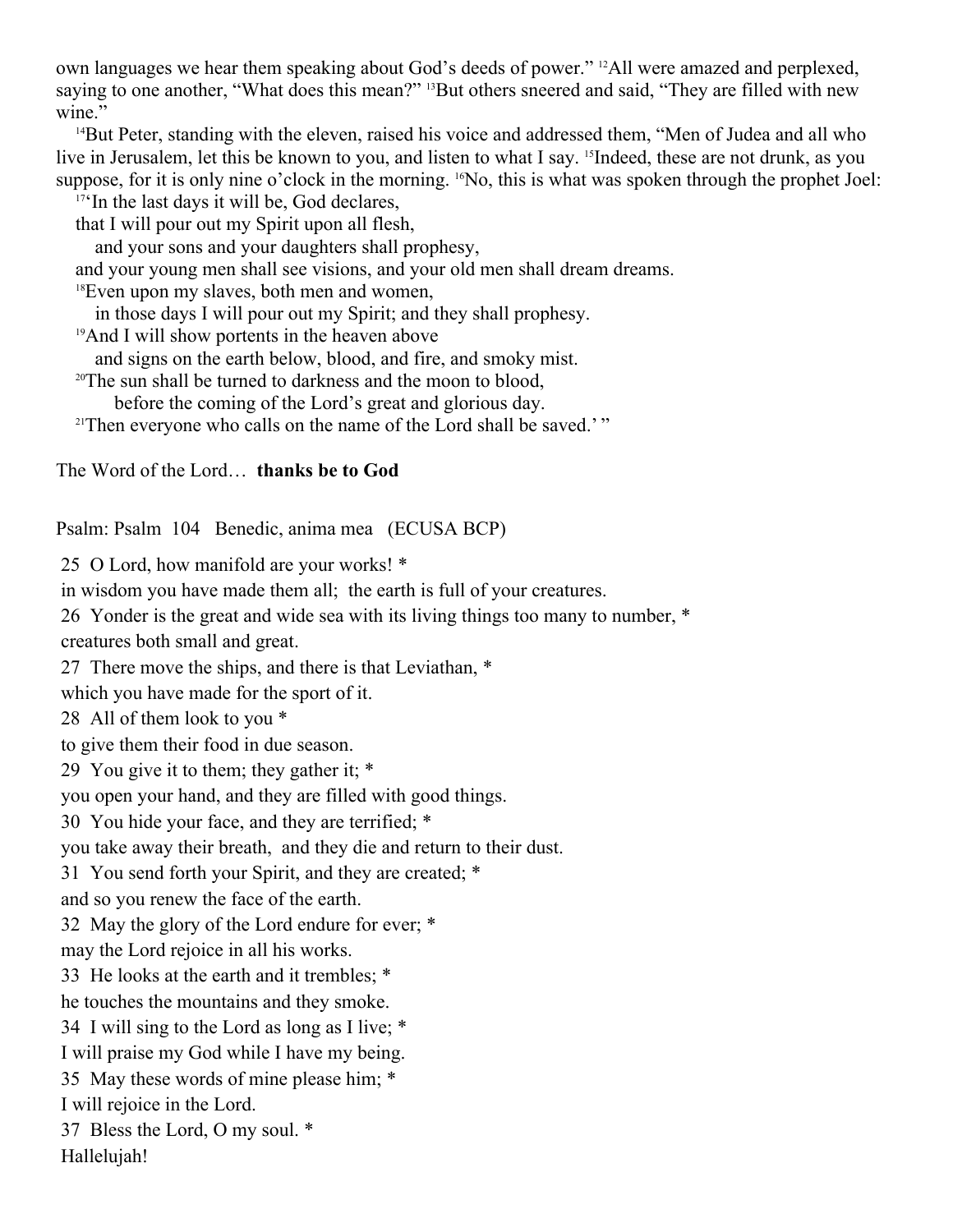Glory to the Father, and to the Son, and to the Holy Spirit; as it was in the beginning, is now and will be forever. Amen.

## **Second Reading: Romans 8:14-17**

*Here Paul speaks about the mystery of baptism: through the Holy Spirit we are claimed, gathered, and welcomed into Christ's body, the church. And we receive a new name in our adoption: child of God.*

<sup>14</sup>For all who are led by the Spirit of God are children of God. <sup>15</sup>For you did not receive a spirit of slavery to fall back into fear, but you have received a spirit of adoption. When we cry, "Abba! Father!" <sup>16</sup>it is that very Spirit bearing witness with our spirit that we are children of God, <sup>17</sup>and if children, then heirs, heirs of God and joint heirs with Christ—if, in fact, we suffer with him so that we may also be glorified with him.

The word of the Lord…..**thanks be to God**

## **Gospel: John 14:8-17, 25-27**

*Though the disciples struggle with Jesus' nature and identity, they receive the promise that they too will be identified with God and God's mission. Though he must leave them now, Jesus promises the coming of the Advocate whom God will send to comfort and enlighten them.*

The Gospel of our Lord Jesus Christ, according to John **Glory to you Lord Christ.**

<sup>8</sup>Philip said to [Jesus,] "Lord, show us the Father, and we will be satisfied." <sup>9</sup>Jesus said to him, "Have I been with you all this time, Philip, and you still do not know me? Whoever has seen me has seen the Father. How can you say, 'Show us the Father'? <sup>10</sup>Do you not believe that I am in the Father and the Father is in me? The words that I say to you I do not speak on my own; but the Father who dwells in me does his works. 11Believe me that I am in the Father and the Father is in me; but if you do not, then believe me because of the works themselves. 12Very truly, I tell you, the one who believes in me will also do the works that I do and, in fact, will do greater works than these, because I am going to the Father. 13I will do whatever you ask in my name, so that the Father may be glorified in the Son. <sup>14</sup>If in my name you ask me for anything, I will do it.

<sup>15"</sup>If you love me, you will keep my commandments. <sup>16</sup>And I will ask the Father, and he will give you another Advocate, to be with you forever. 17This is the Spirit of truth, whom the world cannot receive, because it neither sees him nor knows him. You know him, because he abides with you, and he will be in you.

<sup>25"</sup>I have said these things to you while I am still with you. <sup>26</sup>But the Advocate, the Holy Spirit, whom the Father will send in my name, will teach you everything, and remind you of all that I have said to you. 27Peace I leave with you; my peace I give to you. I do not give to you as the world gives. Do not let your hearts be troubled, and do not let them be afraid."

The Gospel of the Lord **Praise to you, Lord Christ.** 

*The Sermon*

*The Nicene Creed*

**We believe in one God, the Father, the Almighty, maker of heaven and earth, of all that is, seen and unseen.**

**We believe in one Lord, Jesus Christ, the only Son of God, eternally begotten of the Father, God from God, Light from Light, true God from true God, begotten, not made, of one Being with the Father.**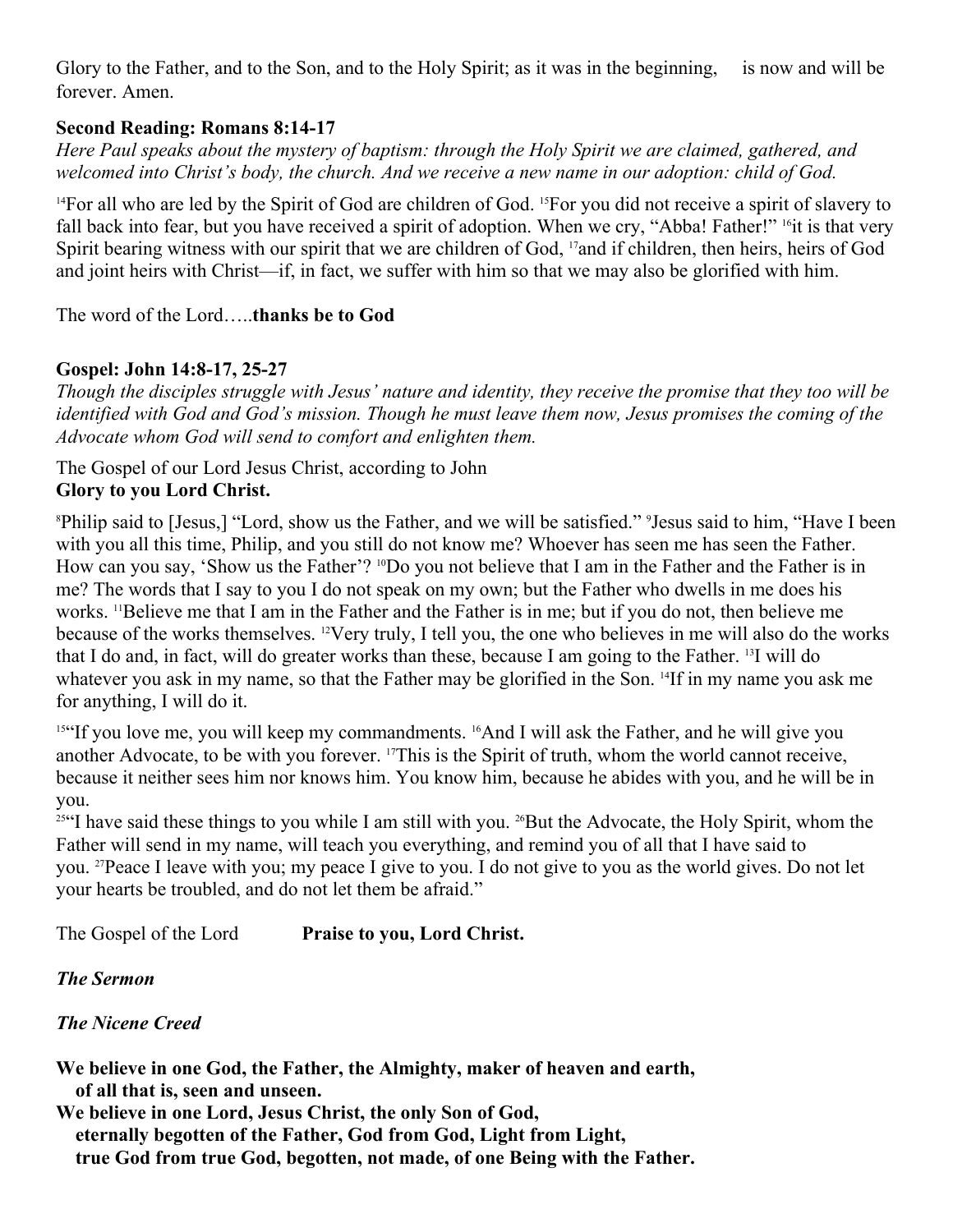**Through him all things were made. For us and for our salvation he came down from heaven: by the power of the Holy Spirit he became incarnate from the Virgin Mary, and was made man. For our sake he was crucified under Pontius Pilate; he suffered death and was buried. On the third day he rose again in accordance with the Scriptures; he ascended into heaven and is seated at the right hand of the Father. He will come again in glory to judge the living and the dead, and his kingdom will have no end. We believe in the Holy Spirit, the Lord, the giver of life, who proceeds from the Father and the Son. With the Father and the Son he is worshiped and glorified. He has spoken through the Prophets. We believe in one holy catholic and apostolic Church. We acknowledge one baptism for the forgiveness of sins. We look for the resurrection of the dead, and the life of the world to come. Amen.**

#### **Form VI** In peace, we pray to you, Lord God. *Silence*

For all people in their daily life and work; **For our families, friends, and neighbors, and for those who are alone.**

For this community, the nation, and the world; **For all who work for justice, freedom, and peace.**

For the just and proper use of your creation; **For the victims of hunger, fear, injustice, and oppression***.*

For all who are in danger, sorrow, or any kind of trouble; **For those who minister to the sick, the friendless, and the needy.**

For the peace and unity of the Church of God; **For all who proclaim the Gospel, and all who seek the Truth.**

For Michael, our Presiding Bishop, and Mike and Matthew, our Bishops; and for all bishops and other ministers;

## **For all who serve God in his Church.**

For the special needs and concerns of this congregation. *Silence The People may add their own petitions*

# Hear us, Lord; **For your mercy is great.**

We thank you, Lord, for all the blessings of this life.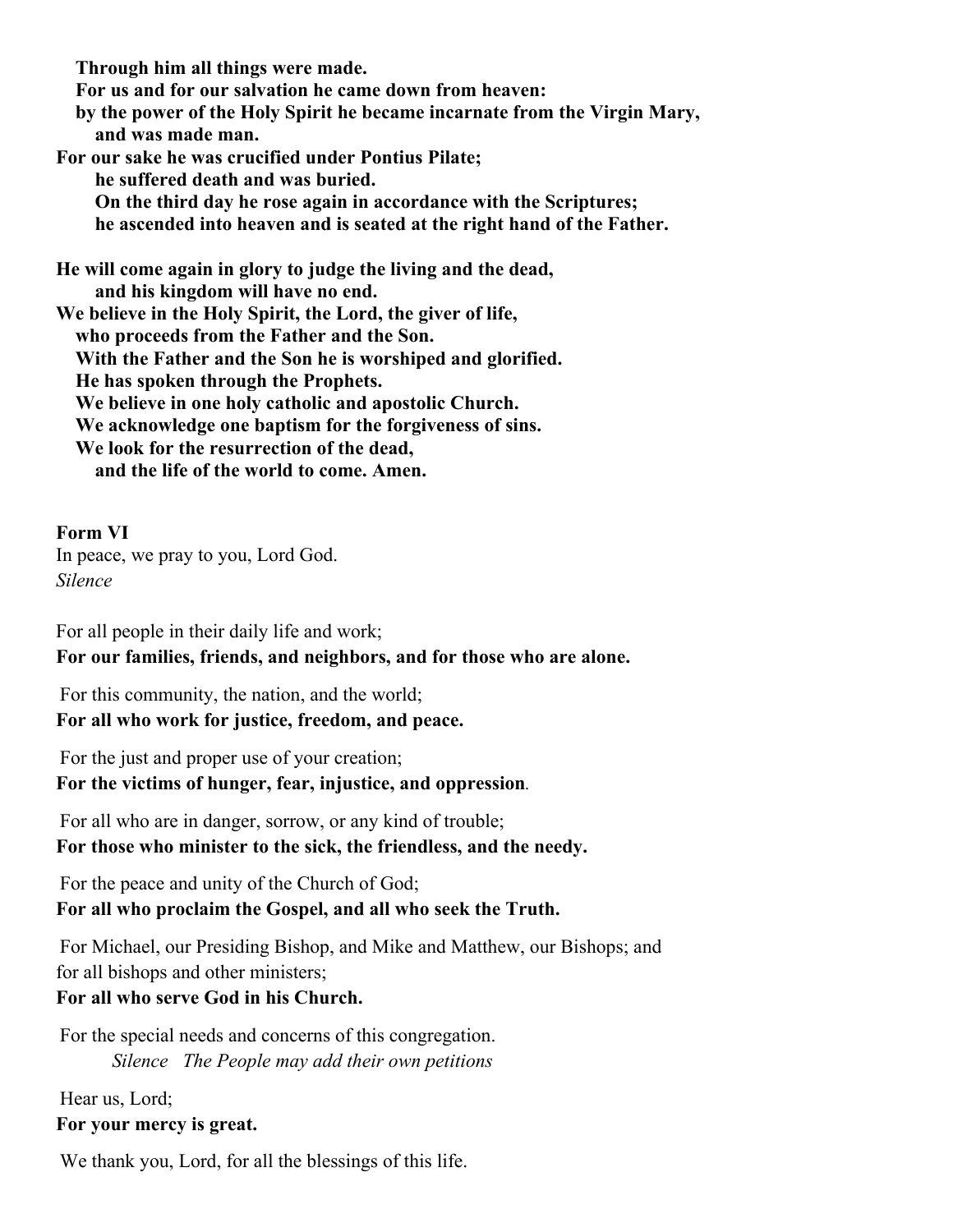*Silence The People may add their own thanksgivings*

We will exalt you, O God our King; **And praise your Name for ever and ever.**

We pray for all who have died, that they may have a place in your eternal kingdom. *Silence The People may add their own petitions*

 Lord, let your loving-kindness be upon them; **Who put their trust in you.**

We pray to you also for the forgiveness of our sins.

 **Have mercy upon us, most merciful Father; in your compassion forgive us our sins, known and unknown, things done and left undone; and so uphold us by your Spirit that we may live and serve you in newness of life, to the honor and glory of your Name; through Jesus Christ our Lord. Amen.**

*The Bishop, when present, or the Priest, stands and says:* 

Almighty God have mercy on you, forgive you all your sins through our Lord Jesus Christ, strengthen you in all goodness, and by the power of the Holy Spirit keep you in eternal life. **Amen.**

## *The Peace*

*Offertory– please stand as the bread and wine are brought forth, as the communion gifts are symbolically from the people for God, and again as the gifts of the people's treasure is presented for the growth of the kingdom. The doxology is sung as the recognition that all we have comes from God.* 

*Offertory Hymn*: Like the murmur of the dove's song Hymnal # 513

*The Doxology*

**The Holy Communion** 

**The Great Thanksgiving** *Eucharistic Prayer A*

*The people remain standing. The Celebrant says* The Lord be with you.

|           | $1\,\text{me}$ Lorg ov $\text{min}$ , $\text{out}$ |
|-----------|----------------------------------------------------|
| People    | And also with you.                                 |
| Celebrant | Lift up your hearts.                               |
| People    | We lift them to the Lord.                          |
| Celebrant | Let us give thanks to the Lord our God.            |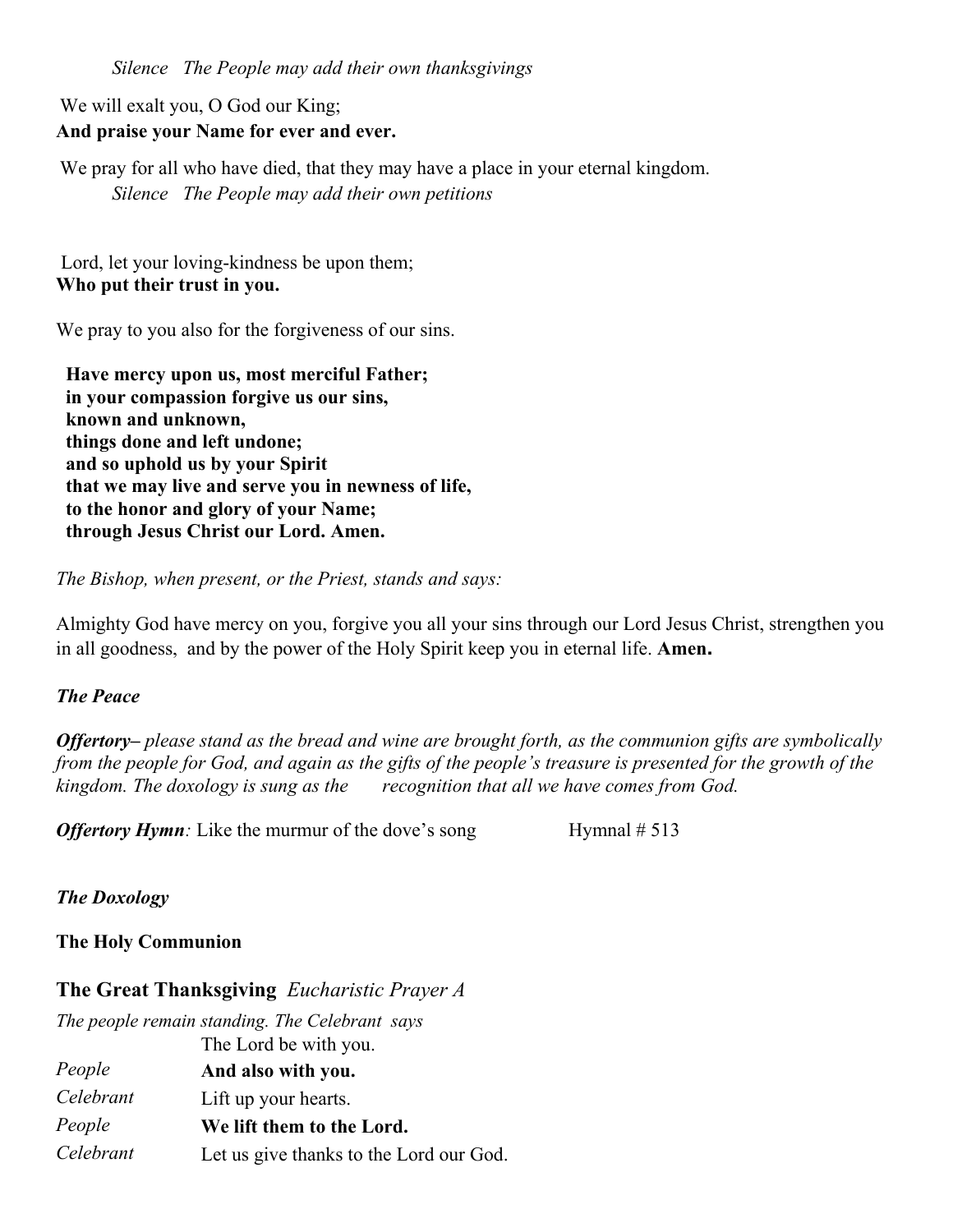# *People* **It is right to give him thanks and praise.**

It is right, and a good and joyful thing, always and everywhere to give thanks to you, Father Almighty, Creator of heaven and earth. In fulfillment of his true promise, the Holy Spirit came down on this day from heaven, lighting upon the disciples, to teach them and to lead them into all truth; uniting peoples of many tongues in the confession of one faith, and giving to your Church the power to serve you as a royal priesthood, and to preach the Gospel to all nations.

Therefore we praise you, joining our voices with Angels and Archangels and with all the company of heaven, who for ever sing this hymn to proclaim the glory of your Name:

## **The Sanctus**

#### *The people stand or kneel.*

Holy and gracious Father: In your infinite love you made us for yourself, and, when we had fallen into sin and become subject to evil and death, you, in your mercy, sent Jesus Christ, your only and eternal Son, to share our human nature, to live and die as one of us, to reconcile us to you, the God and Father of all.

He stretched out his arms upon the cross, and offered himself, in obedience to your will, a perfect sacrifice for the whole world.

On the night he was handed over to suffering and death, our Lord Jesus Christ took bread; and when he had given thanks to you, he broke it, and gave it to his disciples, and said, "Take, eat: This is my Body, which is given for you. Do this for the remembrance of me."

Therefore we proclaim the mystery of faith:

## **Christ has died. Christ is risen. Christ will come again.**

We celebrate the memorial of our redemption, O Father, in this sacrifice of praise and thanksgiving. Recalling his death, resurrection, and ascension, we offer you these gifts.

Sanctify them by your Holy Spirit to be for your people the Body and Blood of your Son, the holy food and drink of new and unending life in him. Sanctify us also that we may faithfully receive this holy Sacrament, and serve you in unity, constancy,

and peace; and at the last day bring us with all your saints into the joy of your eternal kingdom.

All this we ask through your Son Jesus Christ: By him, and with him, and in him, in the unity of the Holy Spirit all honor and glory is yours, Almighty Father, now and for ever. **AMEN.** 

As now as our Savior has taught us, we now pray:

## **Our Father, who art in heaven, hallowed be thy Name,**

 **thy kingdom come, thy will be done on earth as it is in heaven. Give us this day our daily bread. And forgive us our trespasses, as we forgive those who trespass against us. And lead us not into temptation, but deliver us from evil. For thine is the kingdom, and the power, and the glory, for ever and ever. Amen.**